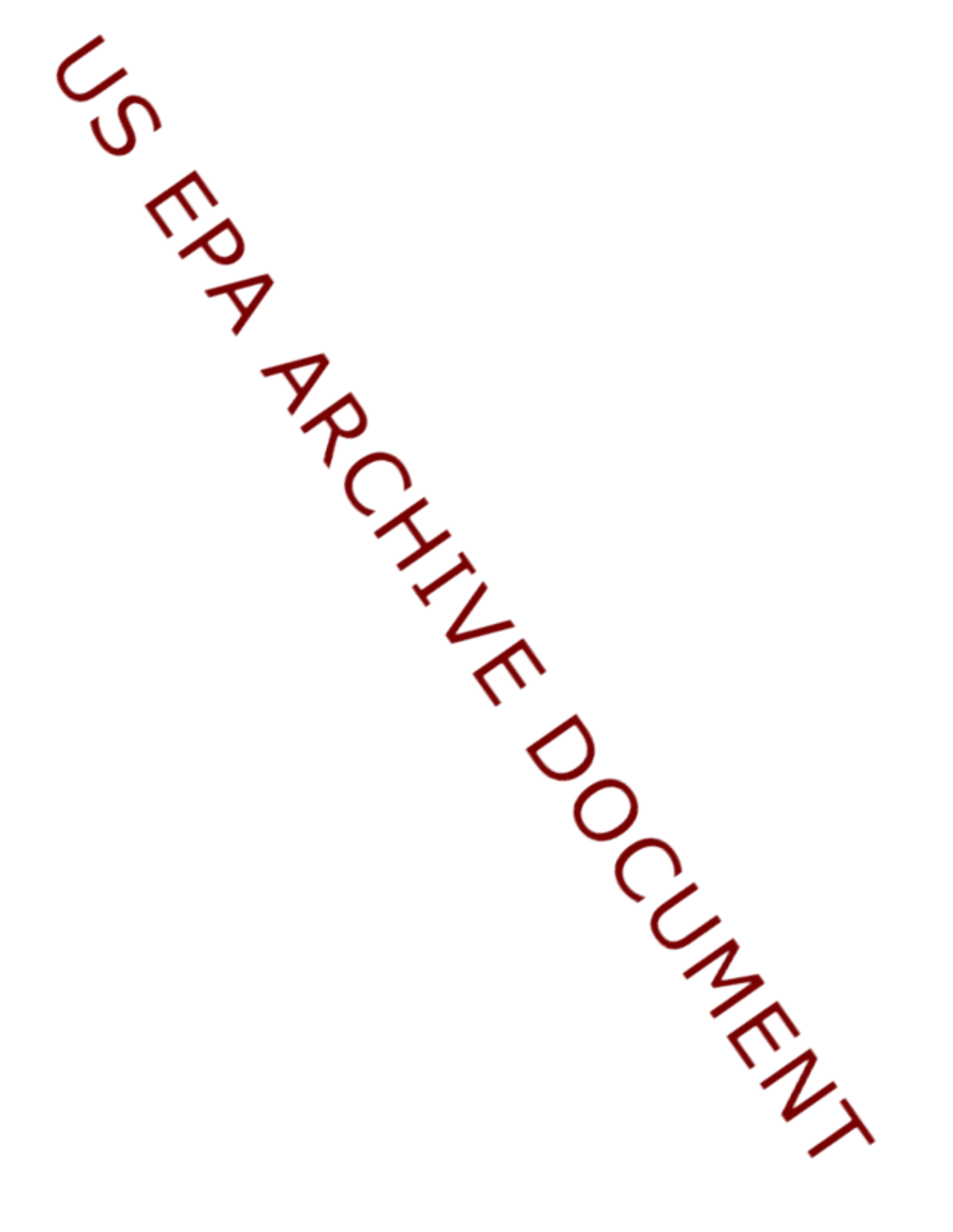## **Criteria for Selection of Environmental Data Sets Decision Support Software Demonstration**

One objective of the demonstration program is to test the capability of the selected Decision Support Software (DSS) to visualize contamination data and provide guidance on where to sample to define the region which is contaminated. A series of test cases is being developed. These test cases will, to the extent possible, be taken from existing environmental contamination problems. To test the capabilities of the DSS over a wide range of conditions a suite of test cases will be developed. The developers of the DSS will be asked to solve as many of the verification problems as they can during the demonstration to be held in the summer of 1998. The test cases will be designed to examine different aspects of the definition of the nature and extent of contamination with increasing levels of complexity. The following lists the criteria and data needs for selecting environmental data sets for use as test cases.

## **Contamination Zone Thoroughly Characterized**

The data that will be used for testing will be from actual sites. Every effort will be made to keep the sites anonymous. As a benchmark for testing decision support tools, the data set must be complete enough to accurately define the location and extent of the contamination zone. The data should delineate the three-dimensional boundary of the contaminated zone. Detailed characterization of the contamination is the most important criteria for selection of a data set. If possible, data measurements over a period of time would be useful in developing test problems.

## **Contaminants**

To test the range of capabilities in the Decision Support Software a number of contaminants with different transport characteristics should be tested. Contamination originating from the same source with multiple contaminants having significantly different transport characteristics would prove useful for testing. The types of contaminants needed include:

 $\bullet$  non-aqueous phase liquids (NAPL): generally they are soluble in water up to a few parts per thousand, below this limit they will travel in the aqueous phase, above this limit they will travel as a separate phase. It is felt that most DSS will not address the movement of non-aqueous phase contaminants traveling as a separate phase. Therefore, the demonstration will focus on NAPL contamination that moves with the groundwater.

 $\bullet$  heavy metals: often characterized by high degree of sorption and low mobility.

 $\bullet$  radioactive: their unique characteristic is radioactive decay. Some radionuclides are mobile and relatively rapidly in the groundwater phase while others exhibit low-mobility and are predominantly found in the solid phase.

### **Phase**

There are three phases in which the contaminant can reside, liquid, solid, or gas. For the demonstration problems, emphasis is placed on soil and groundwater contamination. For this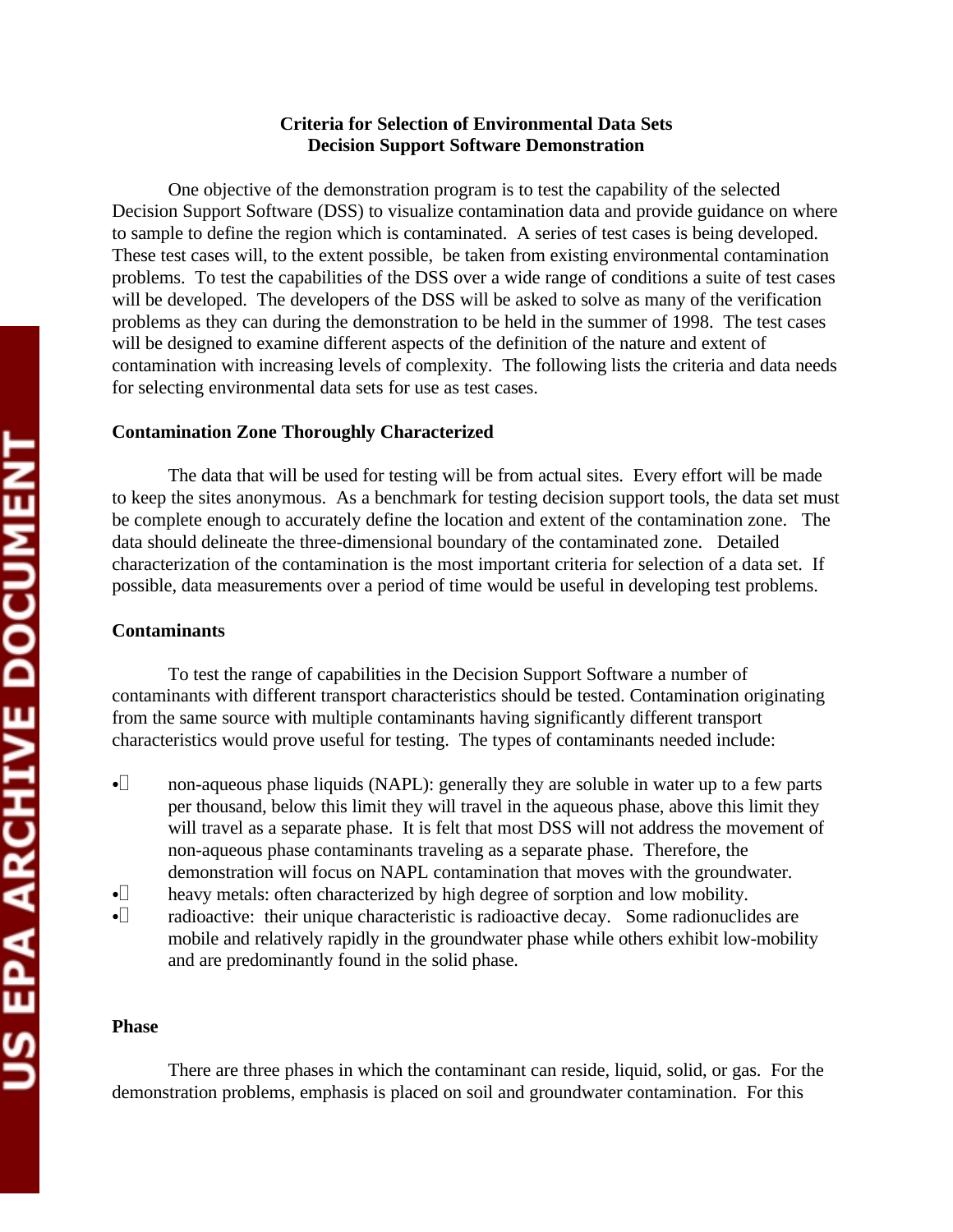reason and because of the difficulty in predicting non-aqueous phase transport, problems with non-aqueous phase contamination existing as a separate phase should not be included. Gas phase contamination of volatile organic compounds is typically much less of a problem than liquid phase contamination and therefore will not be considered. Solid phase contamination is often a large problem for heavy metals and certain radionuclides (e.g., Cs-137) and will be considered for inclusion in the suite of test problems.

Performing a detailed calculation of water flow is an important but a time-consuming task. The demonstration is scheduled to last approximately two-weeks. It is felt that it is not possible to calibrate a water flow field in this time frame. Therefore, groundwater contamination problems will be developed for cases in which the flow is well behaved and can be adequately described using a simplification over the approach requiring calibration of the flow field. Water flow problems will be simplified by supplying a hydraulic potential map and hydraulic conductivities, or by supplying average flow rates over the problem domain.

#### **Site History**

The history of the site often provides important information pertaining to the nature and extent of contamination. The location and history of the facilities use of contaminated materials will be needed to help in the data evaluation.

An important piece of information for defining the plume is the history of potential sources. For example, the signature of a continuous source with relatively uniform release over time is a plume with highest concentrations near the source which will decrease as one moves away from the source region. In contrast, if the source resulted from a one-time event or a shortduration event, the maximum concentration is located away from the source and the leading and trailing edges of the plume depend on the source and transport characteristics. Both types of problems should be tested if possible.

#### **Site Characterization**

Knowledge pertaining to the local geohydrology and stratigraphic units may be needed to supply data for the analysis. General information such as the average groundwater flow rate and direction, porosity, sorption characteristics (Kd), thickness of the unsaturated zone, thickness of the aquifer, etc., may also be needed to define the problem.

Contamination in fractured media is characterized by regions of high concentration in the fractures and low concentrations outside of the fractures. The regions of high concentration are extremely variable and may change markedly on the order of a few inches or feet. These sites are difficult to characterize and most likely their analysis is beyond the scope of existing DSS. For this reason, data from fractured sites will have to be carefully reviewed prior to inclusion in the final suite of test problems. It may not be possible to define a problem from a fractured site for the demonstration.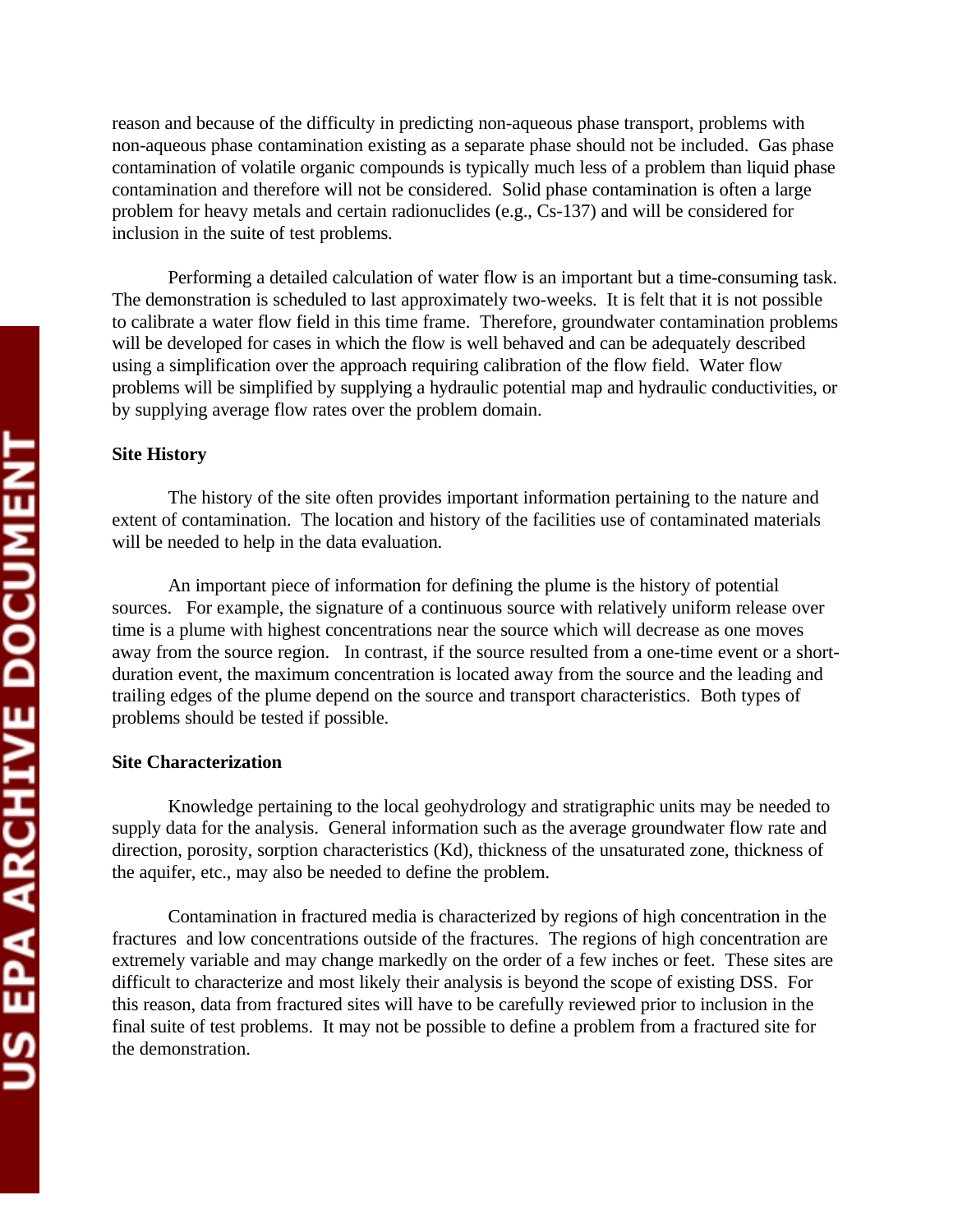### **Types of Problems**:

The preceding sections present the general requirements for data to define problems for testing of DSS. The next three sections, Types of Problems, Data Set Requirements, and Data, provide a more detailed description of the data needs and the format in which they are needed. When selecting a problem for consideration, the following information is needed.

For the demonstration data for the following types of problems is desired:

- $\bullet$  a two-dimensional surface soil contamination problem (5-10 acres in size)
- $\bullet$  a three-dimensional surface/subsurface soil contamination problem (5-10 acres in size)
- $\bullet$  a groundwater contamination problem flow adequately represented as one-dimensional (horizontal flow)
- $\bullet$  a groundwater contamination problem flow adequately represented in two-dimensions (horizontal and vertical flow)
- $\bullet$  A groundwater contamination problem multiple flow paths, layered geologic media with a fully three-dimensional flow field).
- • $\Box$  soil and groundwater contamination simple flow field, one or two-dimensional.

Examples with multiple contaminants are preferred. However, single contaminant problems are also desirable. It is desired to have a wide range of contaminants for testing. As a minimum, data containing VOC contamination in groundwater and metal/radionuclide contamination in soils should be obtained.

## **Data Sets Requirements (narrative)**:

For each problem a narrative description of the site and operational history relative to the contaminant(s) of concern is needed. The narrative should describe the general characteristics of the problem and any special circumstances that are known. The following example provides the level of detail requested: TCA was used at this facility from 1970 - 1995. Operational records indicate that less than 50 gallons of TCA was spilled per year.. However, in 1982, a spill of approximately 325 gallons occurred.. Other spills of approximately 100 gallons occurred in 1975, 1980, and 1991. For groundwater contamination problems, general information on the site hydrogeology is needed. This is discussed further in data needs.

# **Data - electronic format only**

The following provides a list of the major types and categories of data needed to develop the test problems.

 $\bullet$   $\Box$  Contaminants

x,y,z coordinates and contaminant concentration for all sample locations. If the time history is available this may be useful for groundwater contamination problems.

 $\bullet$  Site

Graphic files (gif or tif format) of site, buildings, roads, etc. 2-dimensional and/or 3-dimensional visualizations of site